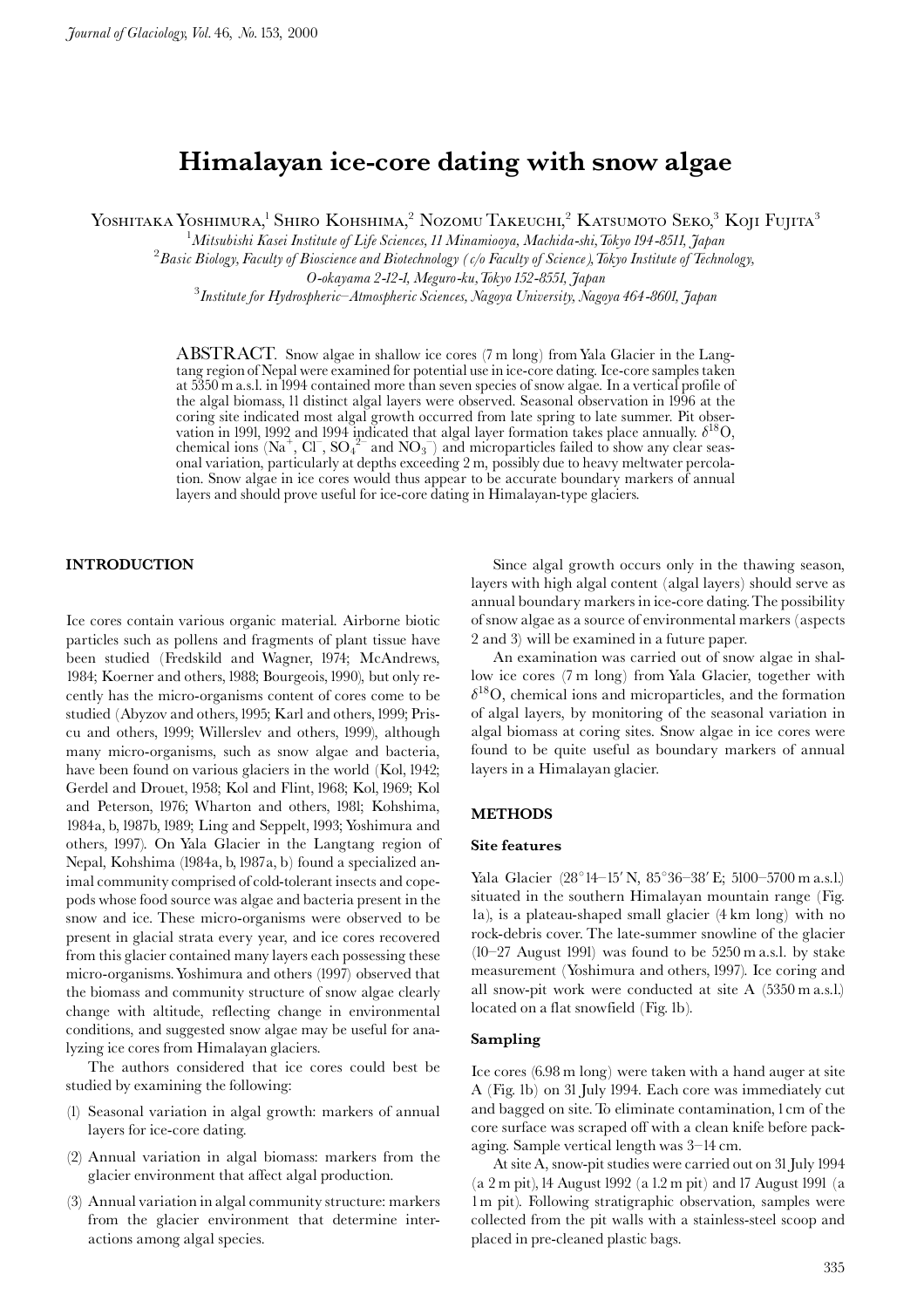

Fig. 1. (a) Location of Yala Glacier in Langtang region, Nepal, and  $(b)$  sampling point on Yala Glacier (site  $A$ ; 5350 m a.s.l.).

**YALA GLACIER** 

To examine seasonal changes in snow algae, near-surface snow was collected at site A on 20 May, 23 June, 28 July, 23 August and 3 October 1996. Algae had previously been found mainly in the uppermost dirty layer, so it was from this layer that the samples were taken. On each sampling day, four samples were taken from different places near site A.

All samples were melted at room temperature, kept in precleaned polyethylene bottles, fixed in 3% formalin solution and, in this state, shipped to Japan. Samples for physical and chemical analysis were not fixed, but frozen  $(-20^{\circ}C)$  following arrival in Japan.

## Analysis

Algal biomass in each sample was expressed as total algal volume  $(\mu m^3 mL^{-1})$ . Cell count and volume determination were made with a microscope (NIKON OPTIPHOT 2). Before microscopic observation, sample staining was conducted with  $0.5\%$  erythrosin  $(0.5 \text{ mL}$  added to  $1 \text{ mL}$  sample) followed by ultrasound treatment to loosen sedimented particles. Two microliters of processed sample water were mounted on a glass slide under a cover-slip  $(8\times8 \text{ mm}^2)$  to count the algae. Ice-core samples in 1994 were filtered through Millipore filters (JHWP01300), and 0.5% erythro- $\sin(0.5$  mL) was introduced into the filter holder for staining. The filters were rinsed with filter-sterilized distilled water after 20 min and mounted on glass slides to count the algae.

The algal species were then classified. Unidentified cells were divided into six groups according to size  $(5-6, 7-8, 9-$ 10, 11-12, 13-15, 16-20  $\mu$ m in diameter). Algal density was expressed as "cells mL<sup>-1</sup>" and cell volume ( $\mu$ m<sup>3</sup>) was estimated based on size. Total algal biomass was determined by multiplying cell volume  $(\mu m^3)$  by algal density (cells mL<sup>-1</sup>).

Oxygen isotopes were examined by a MAT250 (Finnigan Mat Instruments Inc.) at Nagoya University. Microparticle concentrations  $(5-20 \ \mu m)$  in diameter) and major-ion concentrations ( $Na<sup>+</sup>$ ,  $Cl<sup>-</sup>$ ,  $SO<sub>4</sub><sup>2</sup>$  and  $NO<sub>3</sub><sup>-</sup>$ ) were determined with a Met One L-9000 (Transtech Inc.) and Dionex 2000i/sp ion chromatograph, respectively, at the National Institute of Polar Research, Tokyo.

### **RESULTS AND DISCUSSION**

#### Snow algae in ice cores

The following seven algal species and one unidentified alga were examined in ice-core samples. The algae are described in detail in our previous paper (Yoshimura and others, 1997).

#### Trochiscia sp.

Cells spherical with thick cell wall  $(1-1.5 \mu m)$  ornamented by fine granules arranged at  $0.8 \mu m$  intervals. Cells 10- $20 \mu m$  in diameter.

#### Chloromonas sp.

Biflagellate vegetative cells elliptic to cylindric with rounded apices. Cells 14–24  $\mu$ m in diameter, 20–28  $\mu$ m long.

#### Mesotaenium berggrenii

Cells cylindric with rounded apices,  $1-2$  times longer than the width, 5–10  $\mu$ m wide, 8–20  $\mu$ m long.

#### Cylindrocystis brebissonii

Cells cylindric with rounded apices,  $1-2$  times longer than the width,  $14-18 \mu m$  wide,  $22-32 \mu m$  long.

#### Ancylonema noldenskioeldii

Filaments straight or slightly curved, consisting of  $2-4-8$ cells. Cells cylindric with truncate or rounded apices, 2-2.5 times longer than wide,  $7-15 \mu m$  wide,  $15-30 \mu m$  long.

## Raphidonema sp.

Filaments straight or slightly curved, consisting of 2-4 cells. Cells cylindric with parallel margins, terminal cells gradually attenuated to the apices,  $2-4 \mu m$  wide,  $12-25 \mu m$  long.

#### Oscillatoriacean algae

Trichomes 1.5  $\mu$ m wide, 1.5 or 3.0  $\mu$ m long.

# Unidentified coccoid algae

Cells spherical,  $5-20 \mu m$  in diameter.

Yoshimura and others (1997) obtained 11 species of snow algae from Yala Glacier in 1991, and according to the particular height situated on the glacier they were classified as "upper and middle area", "lower and middle area", "middle area" and "all areas group". In any one core, most of the identified algae were of the "upper and middle area" or "all areas group", comprised of Raphidonema sp. and Mesotaenium berggrenii, respectively. In the deeper part of the ice core (deeper than 5 m), algal structures were difficult to identify and species identification was particularly difficult, possibly owing to autolysis or bacterial decomposition of algae. In the deeper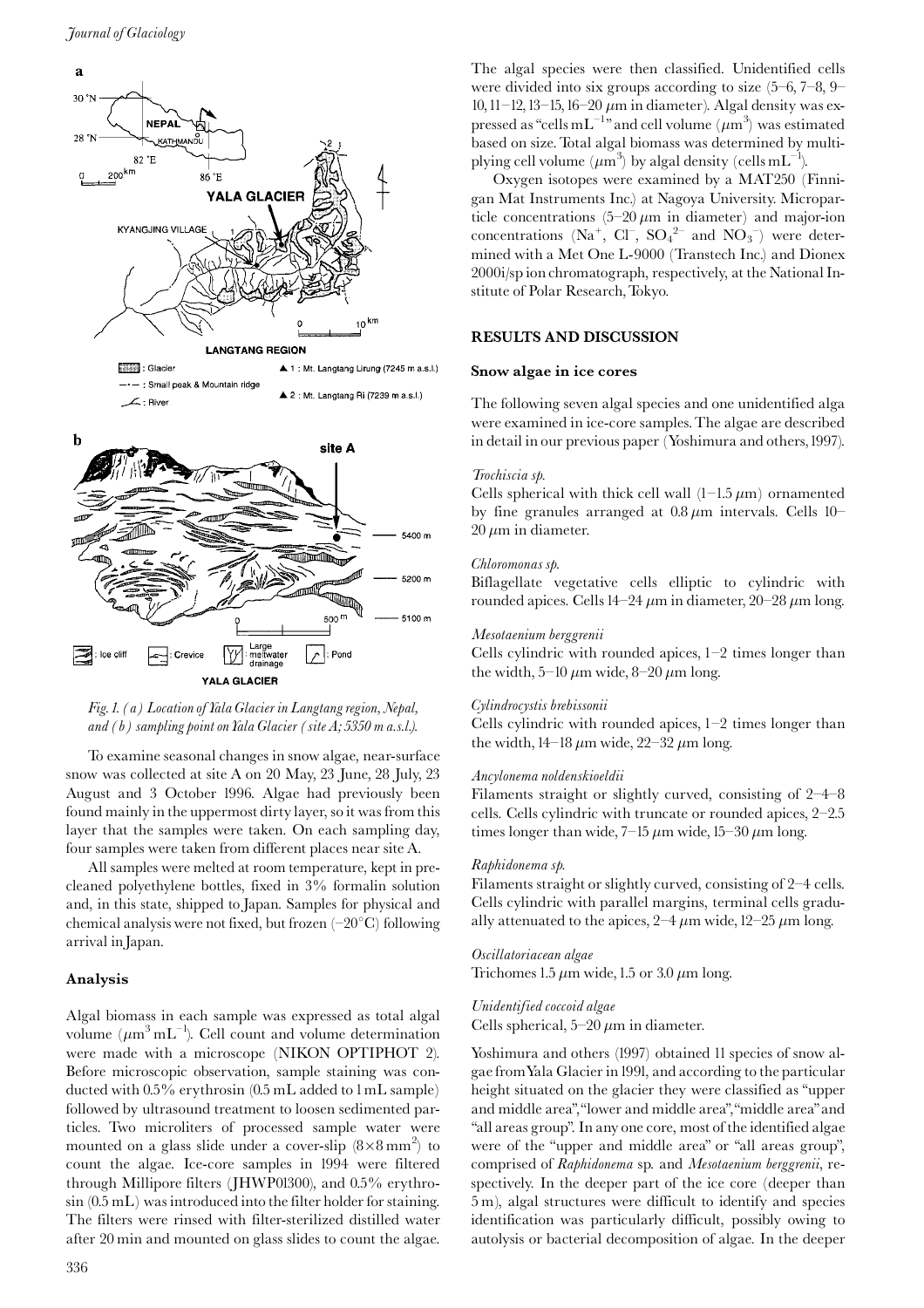part of the core, Mesotaenium berggrenii and Oscillatoriacean algae appeared well preserved, compared to other algae.

## **Results**

Vertical profiles of algal biomass (Fig. 2b) show 11 distinct peaks. The layers must surely have formed near the surface during melting seasons, considering that light and meltwater are required for algal growth.

## Formation of algal layers

Algal biomass increased most rapidly at or near the snow surface, before there was snow covering the uppermost dirty layers of the pack, or when this overlying snow was thinnest and the amount of meltwater and light supplied to the algae was highest. Figure 3 shows this seasonal change in the algal biomass at site A (the coring site in 1994) for 1996. Algal growth started at the beginning of June and con-



Fig. 2. Vertical profiles for ice-core samples at site A on Yala Glacier in 1994: (a) physical stratigraphy; (b) algal biomass; (c) microparticles (5–20  $\mu$ m in diameter); (d) oxygen isotope; (e) sodium; (f) chloride; (g) sulfate; (h) nitrate. Number of dirty layers ( $DL$ ) and algal layers ( $AL$ ) are shown. Years of algal-layers formation were estimated based on numbers of algal layers. Dashed lines show positions of algal layers.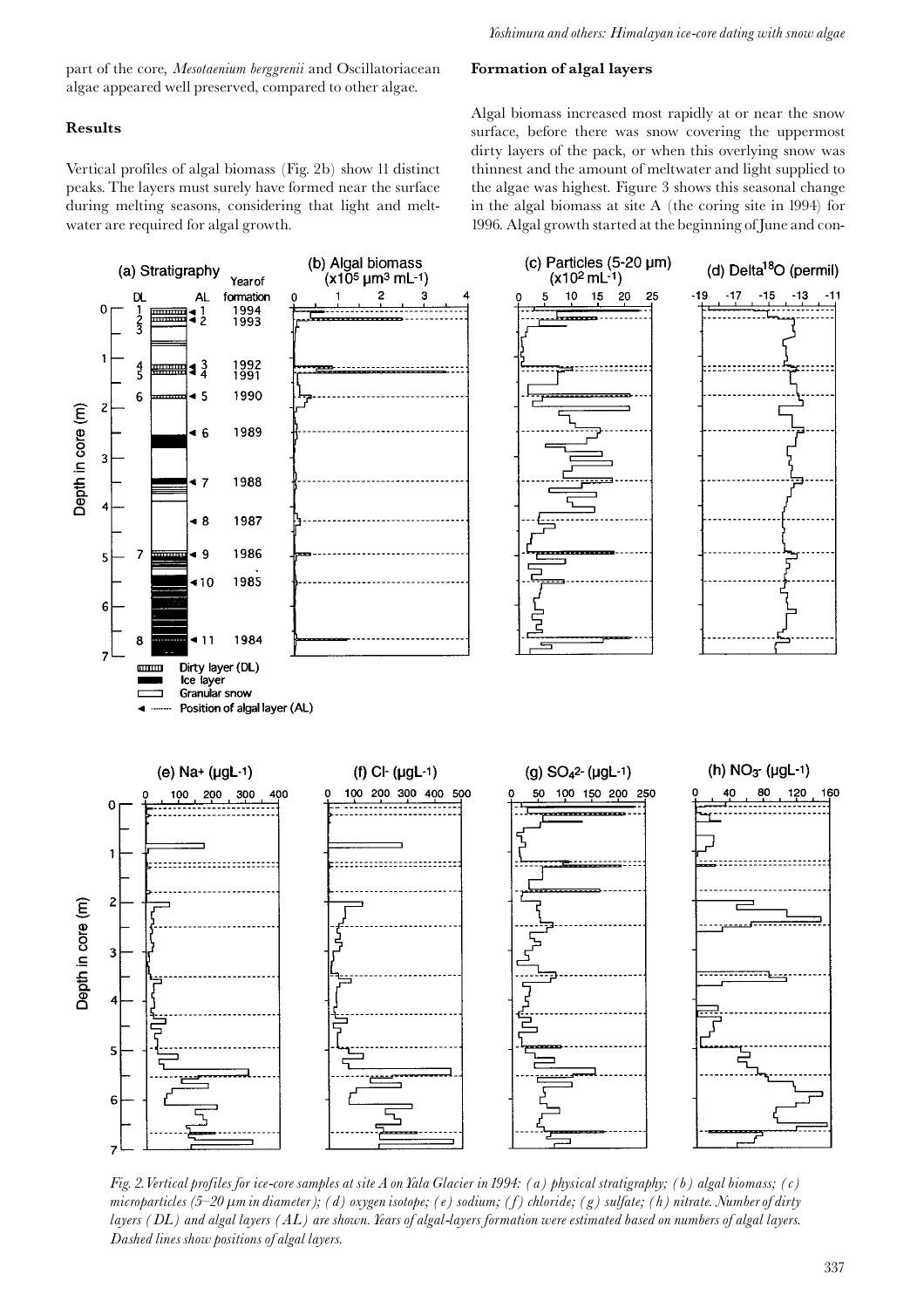



tinued throughout the monsoon season, and during this period snow thickness on the layers increased. From May to July, there was virtually no snow on the algal layer. Snow rapidly increased after August, and by the beginning of October was  $>50$  cm high. Reduction in light intensity decreases exponentially with snow thickness (Richardson and Salisbury, 1977), and meltwater supply decreases with reduction in air temperature. Consequently algal growth in autumn is negligible. Algal layers in ice cores may thus be considered to have formed near the glacier surface during summer, as demonstrated in Figure 4, based on observations in 1996. In winter and spring, airborne dust particles containing spores and/or fragments of algae accumulate on the snow surface. In summer, the algae grow rapidly near the surface using meltwater, sunlight and nutrients present in the dust particles. In autumn when air temperature decreases and thick snow covers the algal layer, algal growth is smaller owing to decreased light intensity and meltwater, and the algal layer enters the glacier strata. Owing to seasonal variation, algal layers in ice cores may become boundary markers of annual layers useful for ice-core dating.

## Algal layers as boundary markers

Figure  $5a-c$  show the stratigraphy of snow pits near site A on 21 August 1991, 14 August 1992 and 31 July 1994. The position



Fig. 4. Formation of algal layers based on observation in 1996.



Fig. 5. Stratigraphy data for snow-pit walls on 21 August 1991 (a), 14 August 1992 (b) and 31 July 1994 (c). Number of algal layers  $(AL)$  is shown, and years of algal-layers formation were estimated based on numbers of algal layers in the 1994 cores.

of the dirty layers and algal layers is shown and labeled by the year of formation which was estimated based on numbers of algal layers in the 1994 cores (Fig. 2a). One algal layer apparently formed annually from 1990 to 1994. In the 1992 pit, a new algal layer (ALI in Fig. 5b) was detected above the two algal layers in the 1991 pit (AL1 and AL2 in Fig. 5a). Two new algal layers (AL1 and AL2 in Fig. 5c) formed from 1992 to 1994 above the three algal layers AL1-3 in Figure 5b.

Figure 6 shows annual changes in algal biomass for



Fig. 6. Annual variation in algal biomass in algal layers  $(AL)$  of pit walls (1991, 1992 and 1994), as shown in Figure 5. Years of algal-layers formation were estimated based on numbers of algal layers in the 1994 cores.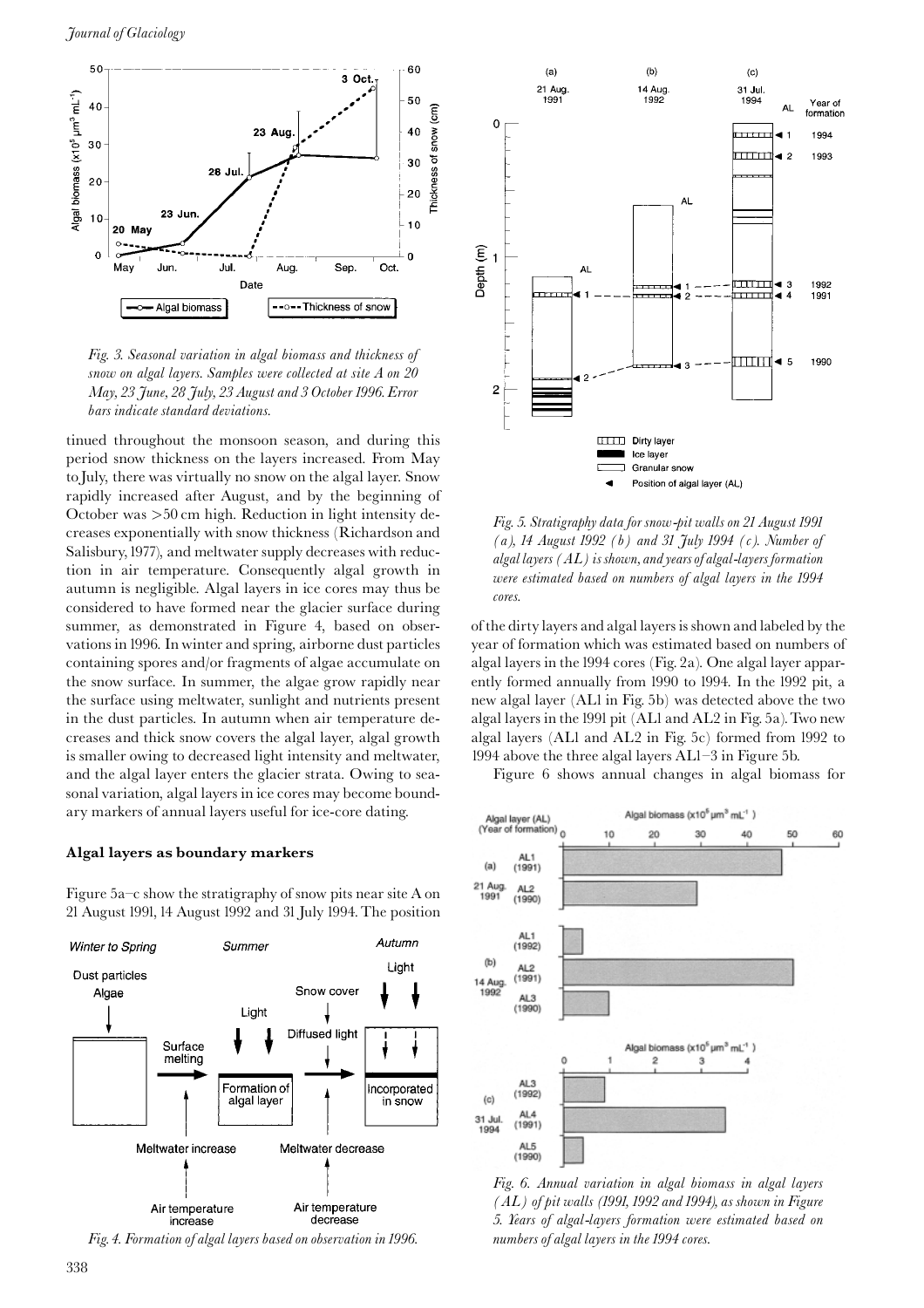layers formed between 1990 and 1992. In all three pits, algal layer formation was found to have occurred in 1991 (ALI, AL2 and AL4 in Fig. 6a, b and c, respectively), and the layers contained much more algal biomass than other algal layers formed in 1990 and 1992. The three algal layers were thus considered to be the same layer that had formed in 1991. In summer 1991, snow on the algal habitat was thin and algal production was greater (Yoshimura and others, 1997). These findings support the dating of the algal layers. The present dating method using algal layers as boundary markers suggests the ice cores contained 11 years accumulation of snow (1984-94; Fig. 2a).

## Seasonal variation in dirty layers and microparticles

The stratigraphy of ice cores indicated eight dirty layers (Fig. 2a). Though most of these (seven out of eight) coincided with the algal layers, some algal layers (four out of eleven) did not correspond to the dirty layers (Fig. 2a). In previous studies on Himalayan glaciers, dirty layers were used as boundary markers of annual layers. Miller and others (1965) and Steinegger and others (1993) determined, based on crevassewall observation, that two dirty layers are formed in pre- and post-monsoon dry seasons. Iida and others (1987) and Kohshima (1987a) suggested from pit observation at Yala Glacier that one distinct dirty layer containing much snow algae is formed annually on the ablation horizon of the pre-monsoon season and that another dirty layer containing no snow algae is occasionally formed on the ablation horizon of the post-monsoon season. The present results and clearly evident seasonal variation in algal growth in 1996 suggest most dirty layers form on the ablation horizon of the pre-monsoon season (Fig. 4). One dirty layer (DL3 in Fig. 2a) containing some algae may have formed on the ablation horizon in the post-monsoon season in 1992. Figure 2a suggests that on some ablation horizons with small amounts of particles and algae, visible dirty layers do not form. Figure 2c shows microparticle concentrations (5-20  $\mu$ m in diameter). From the surface to a 2 m depth, microparticle peaks indicated the presence of algal and dirty layers. At  $>2$  m, this presence was not clearly evident and the number of microparticle peaks exceeded those of algal and dirty layers, possibly due to relocation of microparticles by intense meltwater percolation and/or indefinite accumulation patterns. Dirty layers and microparticle concentrations may thus be unreliable means for ice-core dating.

## Seasonal variation in <sup>18</sup>O

Seasonal variation in isotopes in Himalayan precipitation differs from that in polar precipitation. Wushiki (1977) showed deuterium to be present at high concentration in pre-monsoon precipitation in Khumbu region, east Nepal, but only slightly present at mid-monsoon. He attributed the high concentration to the direct transport of water vapor from the Indian Ocean to the Himalaya without much rainfall on the way. Oxygen isotope  $(\delta^{18}O)$  values for precipitation in Kyangjing village (3920 m a.s.l.; Fig. 1a) in the Langtang region show essentially the same seasonal variation (K. Seko and T. Kadota, unpublished information). Seasonal variation in  $\delta^{18}$ O in ice cores (Fig. 2d) near the surface could not be clearly determined. The lowest value for  $\delta^{18}$ O (<-18 per mil) was detected near the surface (monsoon snow of 1994), but no distinct peak between ALl and AL2 (pre-monsoon accumulation of 1994) was found. This unclear seasonal variation may have been due to meltwater percolation. At greater glacier depth  $(>\!1\,\mathrm{m})$ , seven distinct  $\delta^{18}$ O peaks were noted, six of which roughly corresponded to the peaks in the algal biomass. Thus, although seasonal variation in  $\delta^{18}O$  is roughly constant in ice cores, it may become considerably attenuated as a result of large-scale melting.

#### Seasonal variation in major-ion concentrations

Sodium and chloride concentrations (Fig. 2e and f) were basically the same. At 2 m depth, small concentrations peaks appeared, coinciding with algal layers (ablation horizon in pre-monsoon season, 1990–94), and a large concentrations peak corresponded to a granular snow layer (80–90 cm deep) formed between the pre-monsoon seasons of 1992 and 1993. In the Himalaya, sodium and chloride concentrations are believed to be influenced by monsoonal vapor transport from the Indian Ocean (Wake and others, 1990), so these concentrations peaks may have been due to monsoonal snow. But seasonal variation was unclear, and more than one peak sometimes appeared in one year. The ion concentrations increased from a 2 m to a 7 m depth, and their relation to algal layers was unclear, possibly because ions were taken away by meltwater and concentrated at ice layers.

Sulfate concentration was higher in dirty layers and algal layers except for AL8 (Fig. 2g). At  $>2$  m depth, concentrations peaks increased, making seasonal variation difficult to detect. Percolation of meltwater may have been the reason for this. Wake and others (1990) and Wake and Mayewski (1993) suggest that sulfate in central Asia may have derived from desert mineral aerosol, anthropogenic emission from the Indian subcontinent and the like. Sulfate peaks in this study corresponded to dirty layers, so the source of sulfate may have been mineral particles that had accumulated in dry seasons. Nitrate concentration showed no definite trend (Fig. 2h).

### **CONCLUSIONS**

Algal layers may serve well as boundary markers of annual layers in ice-core dating, but it is difficult to distinguish the boundaries of annual layers from dirty layers, microparticles,  $\delta^{18}$ O and major-ion concentrations,. This is especially true at depths of  $>2$  m, possibly because of meltwater percolation. Algal-layer usefulness may be explained in part based on algal size, ranging from 5 to 20  $\mu$ m, which makes it difficult for algae to be washed away by meltwater. Seasonal variation is also a factor for usefulness in dating. Algal layers form in summer and become incorporated into the glacial strata in autumn. Some microparticles are almost the same size  $(5-20 \,\mu m)$  as algae but provide no indication of annual layers, perhaps because the rate of particle accumulation changes owing to meteorological conditions, causing microparticles to have an indefinite seasonal variation.  $\delta^{18}O$ showed relatively clear seasonal variation, but peak values in ice cores fluctuated, owing to meltwater percolation.

Snow algae may be useful for ice-core dating but there are limitations. The detection and identification of algae in deeper parts of ice cores can be problematic, and in the present study were difficult to carry out below 5 m due perhaps to autolysis or bacterial decomposition. For these purposes, algal traces should be measured.

In general, in alpine glaciers in mid-latitudinal regions, one of the most important and difficult problems is to mini